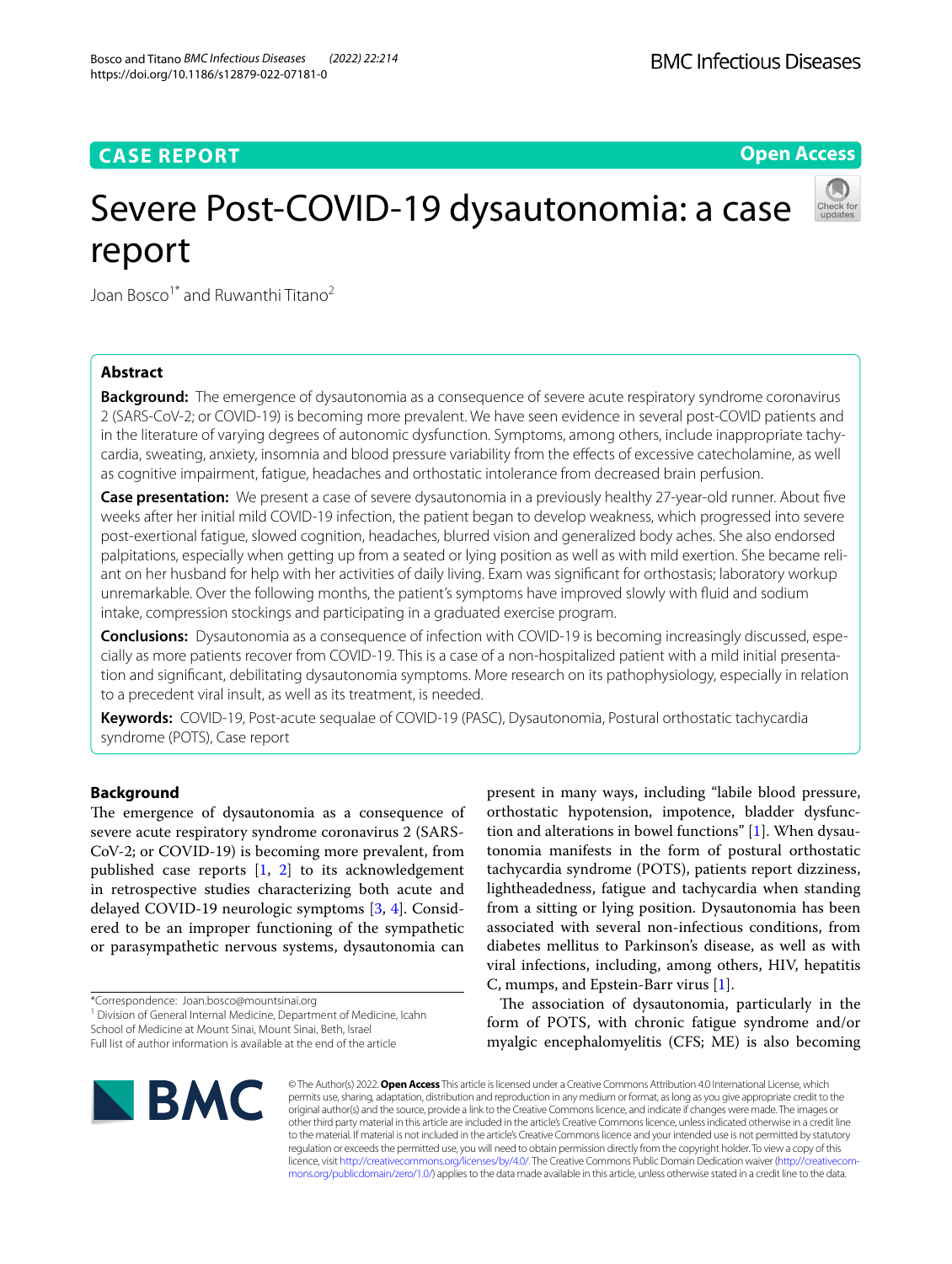more understood. In fact, one of the 2015 Institute of Medicine's diagnostic criteria for CFS/ME includes orthostatic intolerance, or "worsening of symptoms upon assuming and maintaining upright posture" [\[5](#page-3-4)]. CFS/ ME has been associated with several viruses, including the 2003 severe acute respiratory syndrome coronavirus (SARS-CoV; 6), and has been recently garnering media attention as a post-acute consequence of SARS-CoV-2 infection. Below, we describe a dramatic case of POTS in a COVID-19 patient.

# **Case presentation**

A 27-year-old previously healthy female runner presented as an outpatient with lingering symptoms six months after her initial COVID-19 infection. Her initial symptoms lasted about two weeks and were mild; she was not hospitalized and did not receive any medical interventions. She had a positive COVID-19 polymerase chain reaction (PCR) by nasal swab fve days into her illness.

About five weeks after the start of her initial symptoms, she visited the emergency department (ED) due to two weeks of progressive generalized weakness afecting her ability to move her extremities and ambulate. Work-up at this time was negative, including infuenza swab, pregnancy test, urinalysis, complete blood count, comprehensive metabolic panel, and chest x-ray. Head imaging was not performed. She regained mobility and strength over the next three days.

The patient felt well enough to attempt to return to work about a month later, but only lasted a few days before she began to experience fatigue and fu-like symptoms. She went to an outpatient clinic where she again had a largely unremarkable lab workup, including complete blood count, comprehensive metabolic panel, thyroid function tests, and Lyme antibodies. Notably, at this time she was found to have a positive Epstein Barr Virus Viral Capsid Antigen (EBV-VCA) IgG antibody (416.00 U/mL; positive is  $>$  21.99 U/mL); an equivocal EBV-VCA IgM antibody (36.70 U/mL; equivocal is 36-43.99 U/mL) and a negative EBV Nuclear Antigen IgG antibody.

Symptoms continued to progress over the next two months, including worsening post-exertional fatigue, slowed cognition with increased forgetfulness and difficulty concentrating, headaches, blurred vision and generalized body aches and weakness. She also endorsed palpitations, especially when getting up from a seated or lying position as well as with mild exertion. She noted frequent "muscle spasms and twitches" and burning in her feet at night. She became reliant on her husband for most of her Instrumental Activities of Daily Living (IADLs), and some of her Activities of Daily Living (ADLs) including grooming and bathing; she had to be carried up and down stairs.

About 5months after her initial symptoms, the patient returned to the emergency department after attempting an exercise program, after which she developed "uncontrollable shaking," diarrhea and extreme exhaustion. She again had an unremarkable workup. The patient presented to us as an outpatient about two weeks after. She endorsed worsening of the aforementioned symptoms and was now in a wheelchair. Medications at the time of her visit included oral contraceptives, paroxetine and medical marijuana (the latter two were initiated since her COVID-19 infection).

\*Date is approximate.

Exam was remarkable for an increase in heart rate of greater than 30 beats per minute (bpm) upon rising from a lying position (vital signs while lying down: blood pressure 112/70, heart rate 60–65bpm; vital signs upon standing: blood pressure 112/70; heart rate 91bpm). Patient was alert, oriented and conversant, albeit with several instances of repeating what she had previously said. Her neurologic exam was within normal limits, including normal pupillary light refex (direct and consensual response). Figure [1](#page-1-0).

<span id="page-1-0"></span>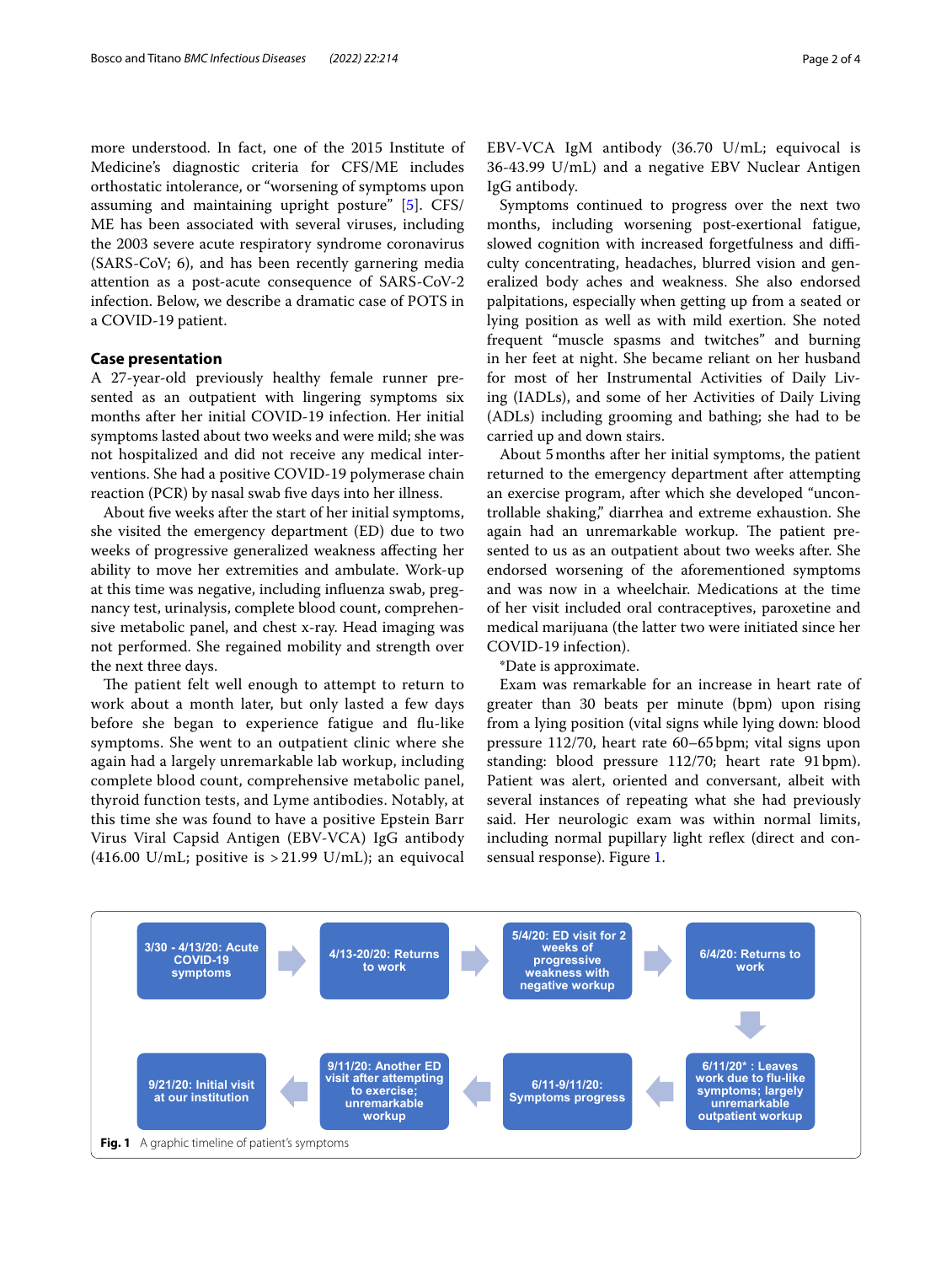Initial workup done at our office visit included normal complete blood count, comprehensive metabolic panel, estimated sedimentation rate, C-reactive protein, urinalysis, thyroid function panel, Vitamin B12 and Vitamin D levels, serum protein electrophoresis and immunofxation panel, rapid plasma reagin, iron and ferritin levels, hemoglobin A1C, beta-2-glycoprotein antibodies, cardiolipin antibodies and electrocardiogram. COVID-19 antibody titer was robustly positive.

One week later the patient saw cardiology, with whom she had a 10-minute active stand test in the office as an initial screening for POTS. This was positive for a greater than 30bpm increase in heart rate within the frst two minutes of standing. Throughout the duration of the test the patient endorsed shakiness, headache and subjective temperature change in her extremities. There was also rapid recovery to baseline resting heart rate within one minute of lying down in a supine position after upright testing. These findings are indicative of POTS.

Additional cardiac workup included a normal transthoracic echocardiogram and a dobutamine stress echocardiogram that was negative for ischemia and angina, but with an exaggerated heart rate response to exercise and below average functional capacity. The patient also underwent fudeoxyglucose (FDG) F-18 PET/MRI cardiac imaging which showed difuse low grade FDG uptake throughout the myocardium consistent with low level physiologic uptake, and physiologic, nonspecifc gadolinium uptake at the right ventricular insertion points on delayed enhancement gadolinium imaging. These findings are not indicative of active inflammation or fbrosis such as with acute or subacute myocarditis or residual scarring.

About two months after her initial presentation to our office, the patient started a post-COVID rehabilitation and physical therapy program. Over the next six months, she graduated from recumbent to seated and then standing/walking exercises. She implemented lifestyle changes, including increasing her fuid and sodium intake and wearing compression stockings. A year out from her initial infection, she is once again independent in her activities of daily living, although she is still not able to return to work.

# **Discussion and conclusions**

We present a case of severe dysautonomia in a previously healthy young patient. In our practice, this was the index case of a non-hospitalized patient with a mild initial COVID-19 presentation and signifcant, debilitating dysautonomia symptoms. We hope that this report will add to the ever-growing body of literature on Post-Acute Sequelae of COVID-19 infection (PASC)

that may be overlooked or mistaken for another etiology. Although this case is a dramatic presentation, we have seen evidence of dysautonomia in several other post-COVID patients, with varying degrees of severity and disability. Symptoms, among others, include inappropriate tachycardia, sweating, anxiety, insomnia and blood pressure variability from the efects of excessive catecholamine, as well as cognitive impairment, postexertional fatigue, headaches and orthostatic intolerance from decreased brain perfusion [[4,](#page-3-3) [7,](#page-3-5) [8\]](#page-3-6).

In severe cases, medications such as beta blockers, ivabradine, fudrocortisone or midodrine can be used for symptomatic management of heart rate and blood pressure dysregulation. The majority of patients, including the patient in this case, will improve with lifestyle changes such as adequate fuid and sodium intake, changing positions slowly, wearing compression stockings, and participating in graduated exercise programs to retrain the autonomic nervous system and correct cardiac deconditioning.

We would like to acknowledge the potential confounding variable of the patient's positive EBV serology. It's possible that the patient also had acute infectious mononucleosis (or an IM reactivation) during the same timeframe; the anti-VCA IgM could also have been a false positive. However, the patient's symptoms are consistent with other post-COVID patients we have treated as well as seen in the literature [[7,](#page-3-5) [8\]](#page-3-6). We do not suspect that her symptoms can be attributed solely to acute or reactivated IM infection.

In conclusion, there is growing awareness of dysautonomia as a subacute and chronic consequence of infection with COVID-19. More research on its pathophysiology, especially in relation to a precedent viral insult, is needed. Additionally, more research is needed to determine susceptibility to developing dysautonomia as well as treatment tailored specifcally to post-COVID patients. Thus far, we have seen that recovery can be a slow, gradual process, but, over time, signifcant improvement does seem to be possible.

#### **Abbreviations**

ADLs: Activities of Daily Living; BPM: Beats per Minute; COVID-19: Coronavirus Disease 2019; CFS: Chronic Fatigue Syndrome; EBV: Epstein-Barr Virus; EBV-VCA: Epstein Barr Virus Viral Capsid Antigen; ED: Emergency Department; FDG: Fludeoxyglucose; HIV: Human Immunodefciency Virus; IADLs: Instrumental Activities of Daily Living; IgG: Immunoglobulin G; IgM: Immunoglobulin M; ME: Myalgic Encephalomyelitis; MRI: Magnetic Resonance Imaging; PASC: Post-Acute Sequelae of COVID-19 infection; PCR: Polymerase Chain Reaction; PET: Position Emission Tomography; POTS: Postural Orthostatic Tachycardia Syndrome; SARS-CoV: Severe Acute Respiratory Syndrome Coronavirus; SARS-CoV-2: Severe Acute Respiratory Syndrome Coronavirus 2.

#### **Acknowledgements**

Not applicable.